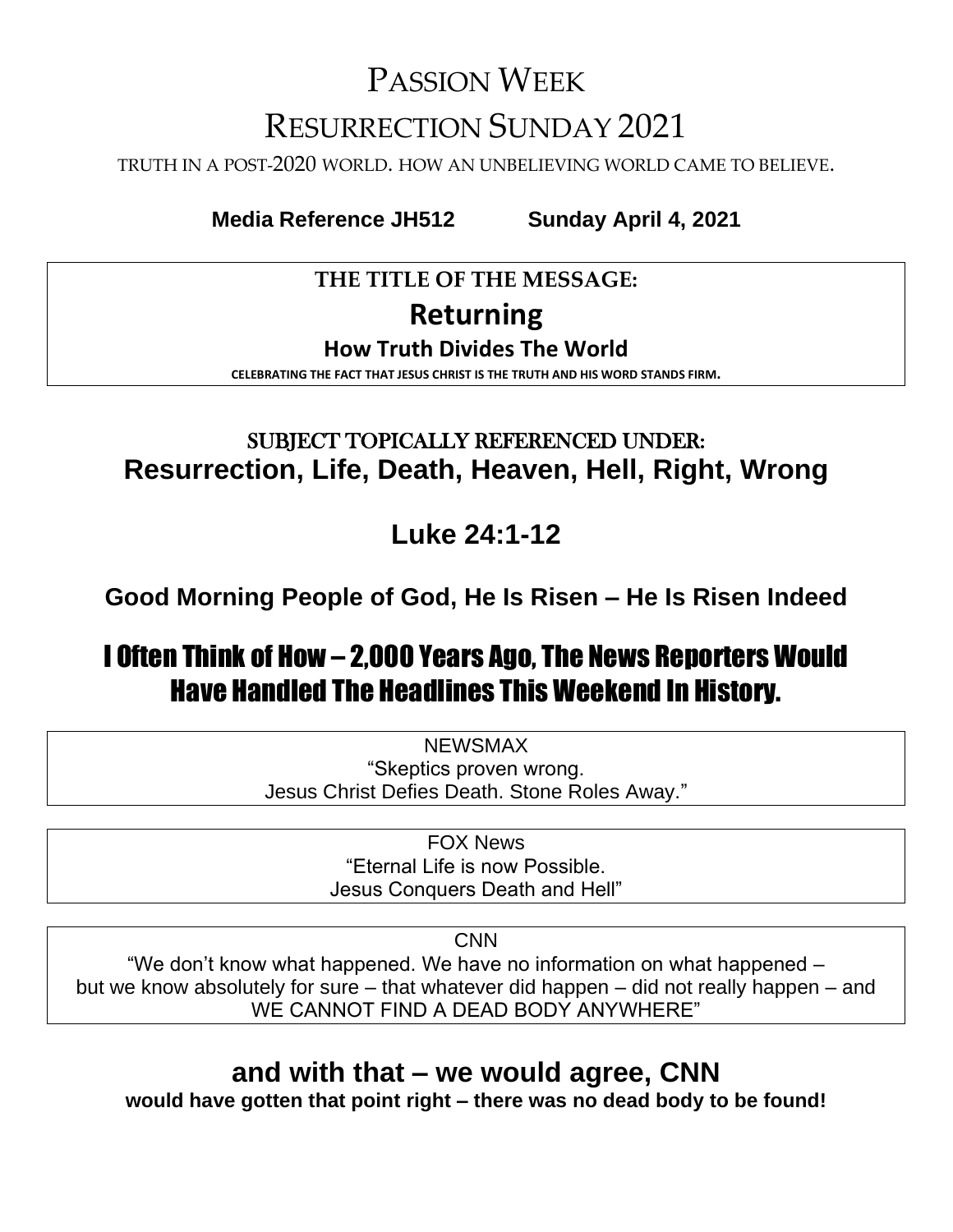#### Luke 24:1-12

Now on the first day of the week, very early in the morning, they, and certain other women with them, came to the tomb bringing the spices which they had prepared. 2 But they found the stone rolled away from the tomb. 3 Then they went in and did not find the body of the Lord Jesus. 4 And it happened, as they were greatly perplexed about this, that behold, two men stood by them in shining garments. 5 Then, as they were afraid and bowed their faces to the earth, they said to them, "Why do you seek the living among the dead? 6 He is not here, but is risen! Remember how He spoke to you when He was still in Galilee, 7 saying, "The Son of Man must be delivered into the hands of sinful men, and be crucified, and the third day rise again. " :8 And they remembered His words. 9 Then they returned from the tomb and told all these things to the disciples and to all the rest. 10 It was Mary Magdalene, Joanna, Mary the mother of James, and the other women with them, who told these things to the apostles. 11 And their words seemed to them like idle tales, and they did not believe them. 12 But Peter arose and ran to the tomb; and stooping down, he saw the linen cloths lying by themselves; and he departed, marveling to himself at what had happened.

#### **The 4 Gospels in Stereo, a Quadrophonic Overlay of Truth Matthew 28 / Mark 16 / John 20**

**The Gospel = The Good News to all People**

#### **You'd think that if someone were to come back from the dead,**

that he would be Hollywood's greatest hit. You'd think that there would be lectures and seminars on *"how to manage your everlasting life".* – You'd think that it would be the happiest news on earth.

#### But the Resurrection of Jesus Christ -

after 2,000 years, still continues to be the single most powerful argument, doctrine, EVENT in all human history. And what About The "Monday Morning Quarterbacks" 2,000 years ago? They had it wrong – they had to rethink it all – they had to eat their pride

#### **Returning – how truth divides the world. 1.) Jesus Christ came proclaiming truth.**

John 8:32

"And you shall know the truth, and the truth shall make you free."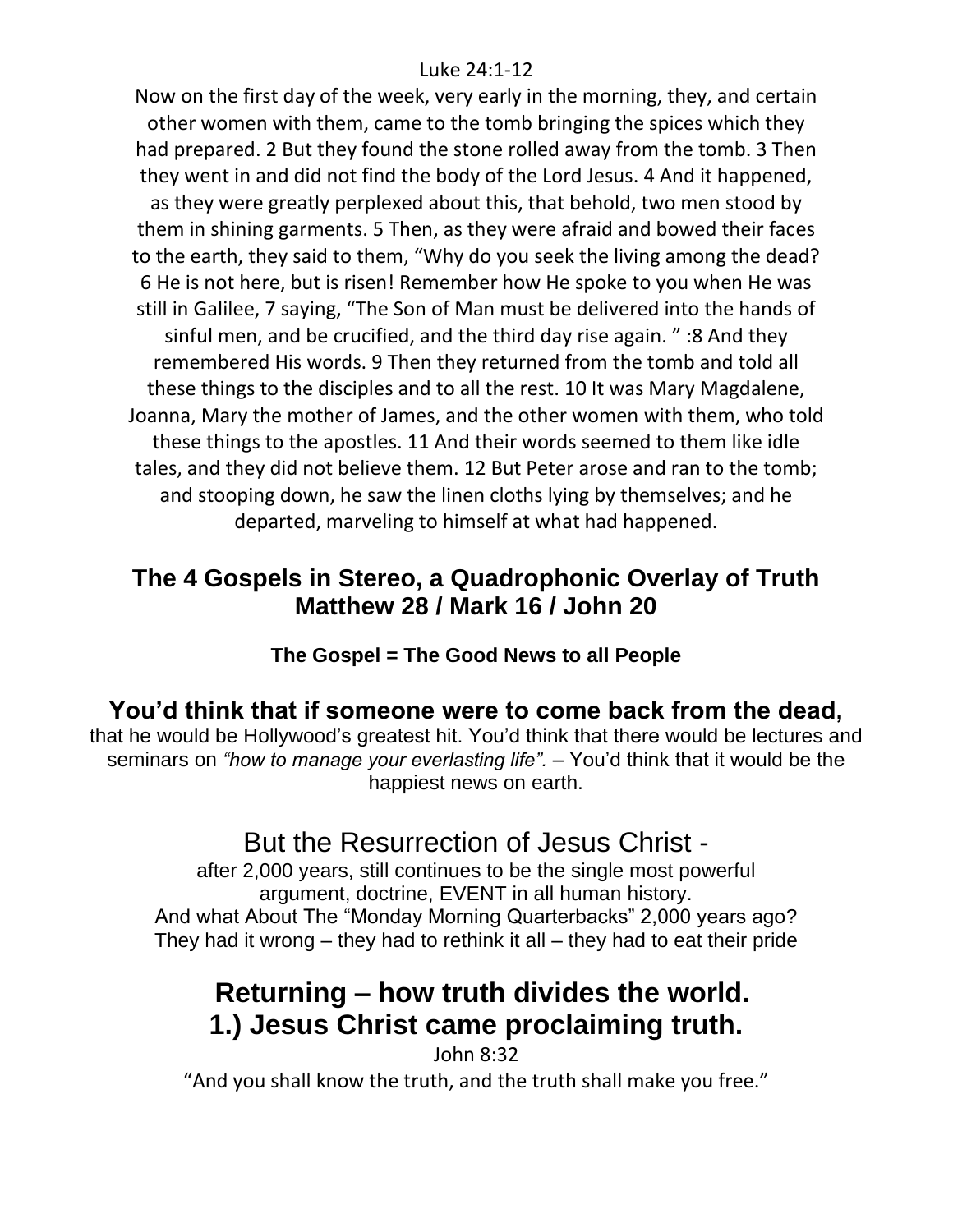#### **Returning – how truth divides the world. 2.) Jesus Christ came shining light.**

1John 1:7

But if we walk in the light as He is in the light, we have fellowship with one another, and the blood of Jesus Christ His Son cleanses us from all sin.

#### **Returning – how truth divides the world. 3.) Jesus Christ came confronting sin.**

Mark 7:20-23

And He said, "What comes out of a man, that defiles a man. 21 For from within, out of the heart of men, proceed evil thoughts, adulteries, fornications, murders, 22 thefts, covetousness, wickedness, deceit, lewdness, an evil eye, blasphemy, pride, foolishness. 23 All these evil things come from within and defile a man."

## **Returning – how truth divides the world. 4.) Jesus Christ came conquering death.**

Hebrews 2:14b-15

He Himself likewise shared in the same, that through death He might destroy him who had the power of death, that is, the devil, 15 and release those who through fear of death were all their lifetime subject to bondage.

### **Returning – how truth divides the world. 5.) Jesus Christ came defeating hell.**

Revelation 1:17b-18

"Do not be afraid; I am the First and the Last. 18 I am He who lives, and was dead, and behold, I am alive forevermore. Amen.

And I have the keys of Hades and of Death.

Revelation 2:8b

"These things says the First and the Last, who was dead, and came to life:

## **Returning – how truth divides the world. 6.) Jesus Christ came preaching love.**

John 3:16-17

For God so loved the world that He gave His only begotten Son, that whoever believes in Him should not perish but have everlasting life. 17 For God did not send His Son into the world to condemn the world, but that the world through Him might be saved.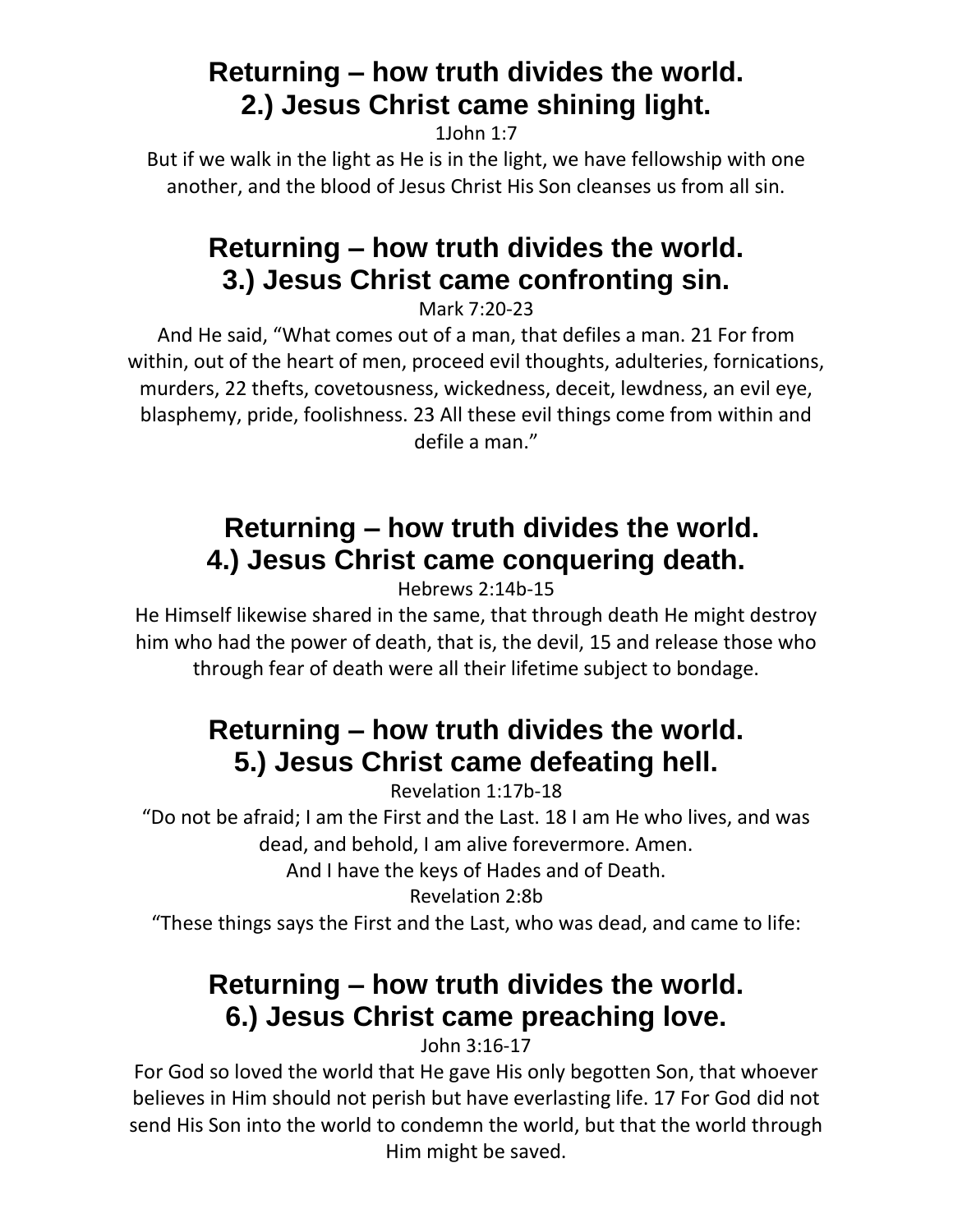#### **Returning – how truth divides the world. 7.) Jesus Christ came answering fear.**

Luke 12:32 "Do not fear, little flock, for it is your Father's good pleasure to give you the kingdom."

#### **Returning – how truth divides the world. 8.) Jesus Christ came extending mercy.**

1Peter 1:3a

Blessed be the God and Father of our Lord Jesus Christ, who according to His abundant mercy has begotten us again to a living hope.

### **Returning – how truth divides the world. 9.) Jesus Christ came inviting repentance.**

2Peter 3:9

The Lord is not slack concerning His promise, as some count slackness, but is longsuffering toward us, not willing that any should perish but that all should

come to repentance.

Proverbs 28:13

He who covers his sins will not prosper,

But whoever confesses and forsakes them will have mercy.

#### **Returning – how truth divides the world. 10.) Jesus Christ came showing grace.**

Eph. 2:5,8-9

When we were dead in trespasses, made us alive together with Christ (by grace you have been saved), :8 For by grace you have been saved through faith, and that not of yourselves; it is the gift of God, 9 not of works, lest anyone should boast.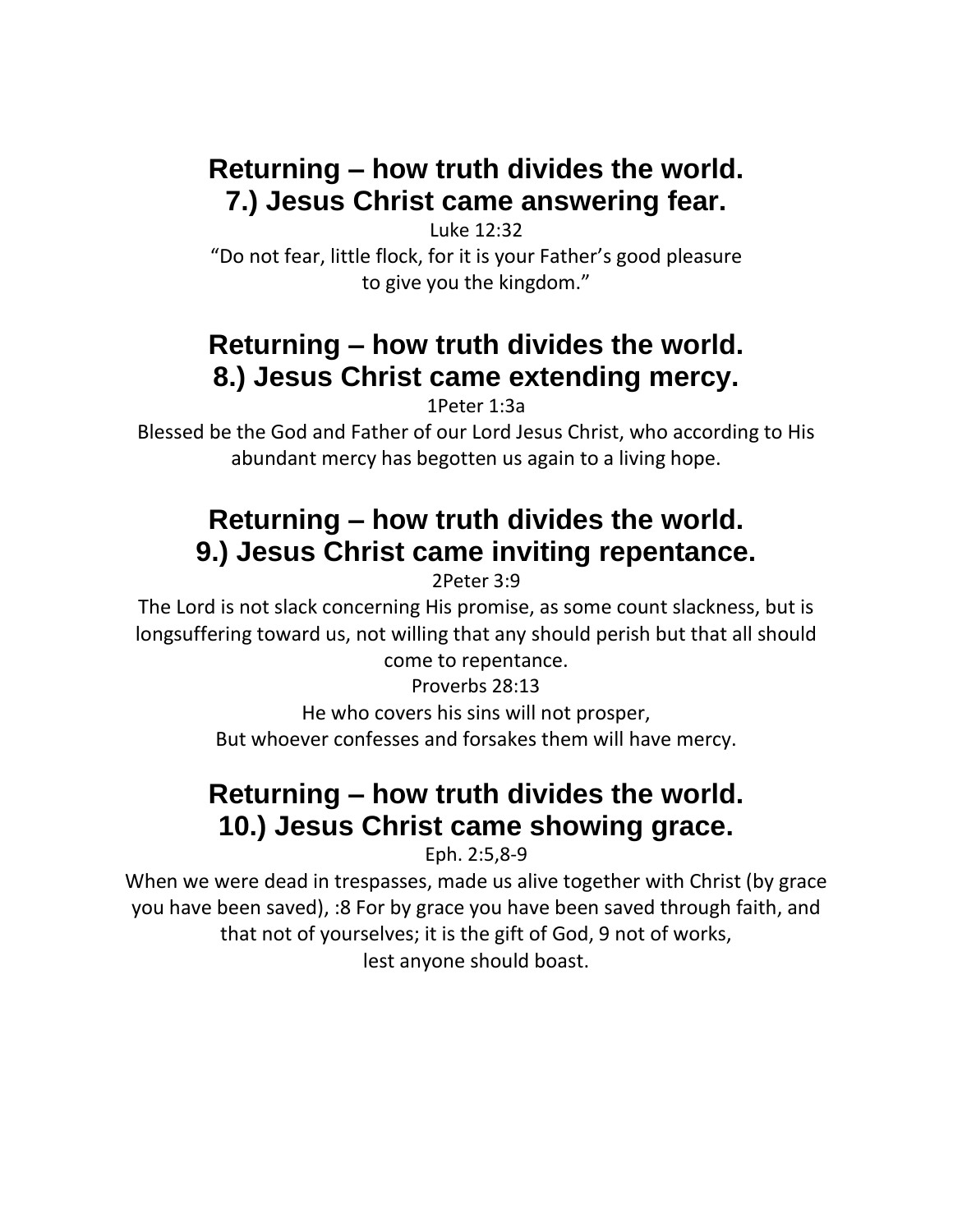#### **Returning – how truth divides the world. 11.) Jesus Christ came announcing hope.**

John 4:13-14

Jesus answered and said to her, "Whoever drinks of this water will thirst again, but whoever drinks of the water that I shall give him will never thirst. But the water that I shall give him will become in him a fountain of water springing up into everlasting life."

Jeremiah 29:11

For I know the thoughts that I think toward you, says the LORD, thoughts of peace and not of evil, to give you a future and a hope.

#### **Returning – how truth divides the world. 12.) Jesus Christ came granting righteousness.**

Romans 10:4

For Christ has already accomplished the purpose for which the law was given. As a result, all who believe in him are made right with God.

#### **Returning – how truth divides the world. 13.) Jesus Christ came offering forgiveness.**

John 8:2-11

Now early in the morning He came again into the temple, and all the people came to Him; and He sat down and taught them. 3 Then the scribes and Pharisees brought to Him a woman caught in adultery. And when they had set her in the midst, 4 they said to Him, "Teacher, this woman was caught in adultery, in the very act. 5 Now Moses, in the law, commanded us that such should be stoned. But what do You say?" 6 This they said, testing Him, that they might have something of which to accuse Him. But Jesus stooped down and wrote on the ground with His finger, as though He did not hear. :7 So when they continued asking Him, He raised Himself up and said to them, "He who is without sin among you, let him throw a stone at her first." 8 And again He stooped down and wrote on the ground. 9 Then those who heard it, being convicted by their conscience, went out one by one, beginning with the oldest even to the last. And Jesus was left alone, and the woman standing in the midst. 10 When Jesus had raised Himself up and saw no one but the woman, He said to her, "Woman, where are those accusers of yours? Has no one condemned you?" :11 She said, "No one, Lord." And Jesus said to her, "Neither do I condemn you; go and sin no more."